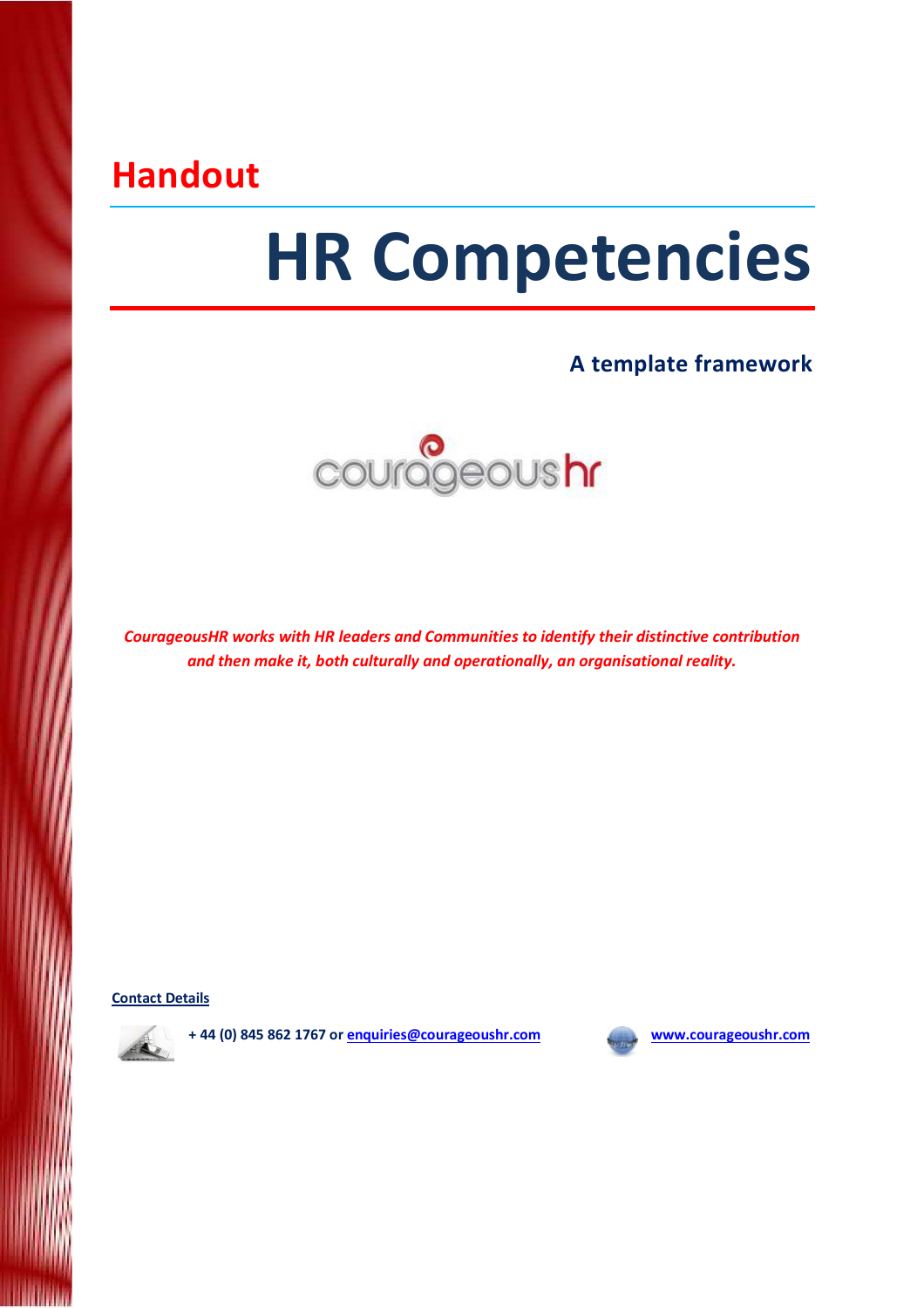

## HR Competency Framework

Human Resources can add significant business value. The HR Business Alignment (also known as the HR Business Partner) structure or organisation, when implemented well, is a systematic means of delivering business 'value'.

At CourageousHR, we recognise that there is little definition about what the HR Business Alignment organisation model actually is, what it means for the organisation and what it means for HR, HR roles and HR responsibilities. We believe that this lack of clarity results in a lot of Human Resources functions over-promising and under-delivering to the business.

In order to successfully implement a Human Resources Business Alignment (what CourageousHR calls an "HR Partner") organisation, CourageousHR believe it is critical to start with the basics. This involves understanding the potential 'value' that HR can deliver and the key HR building blocks which include capabilities (competencies) and role family.

This summary document outlines the core and key competencies required by HR Partner function.



## Core and Key Competencies

At CourageousHR we believe that HR roles which focus on the 'business value adding' competencies rather than the broader and all encompassing HR competency dictionary will be more successful in delivering real value to the business.

We have reviewed all the key research on HR competencies and combined it with our own practioner experience and that of our clients' to design a compact competency framework template to help organisations create their own bespoke model. Outlined below is a summary of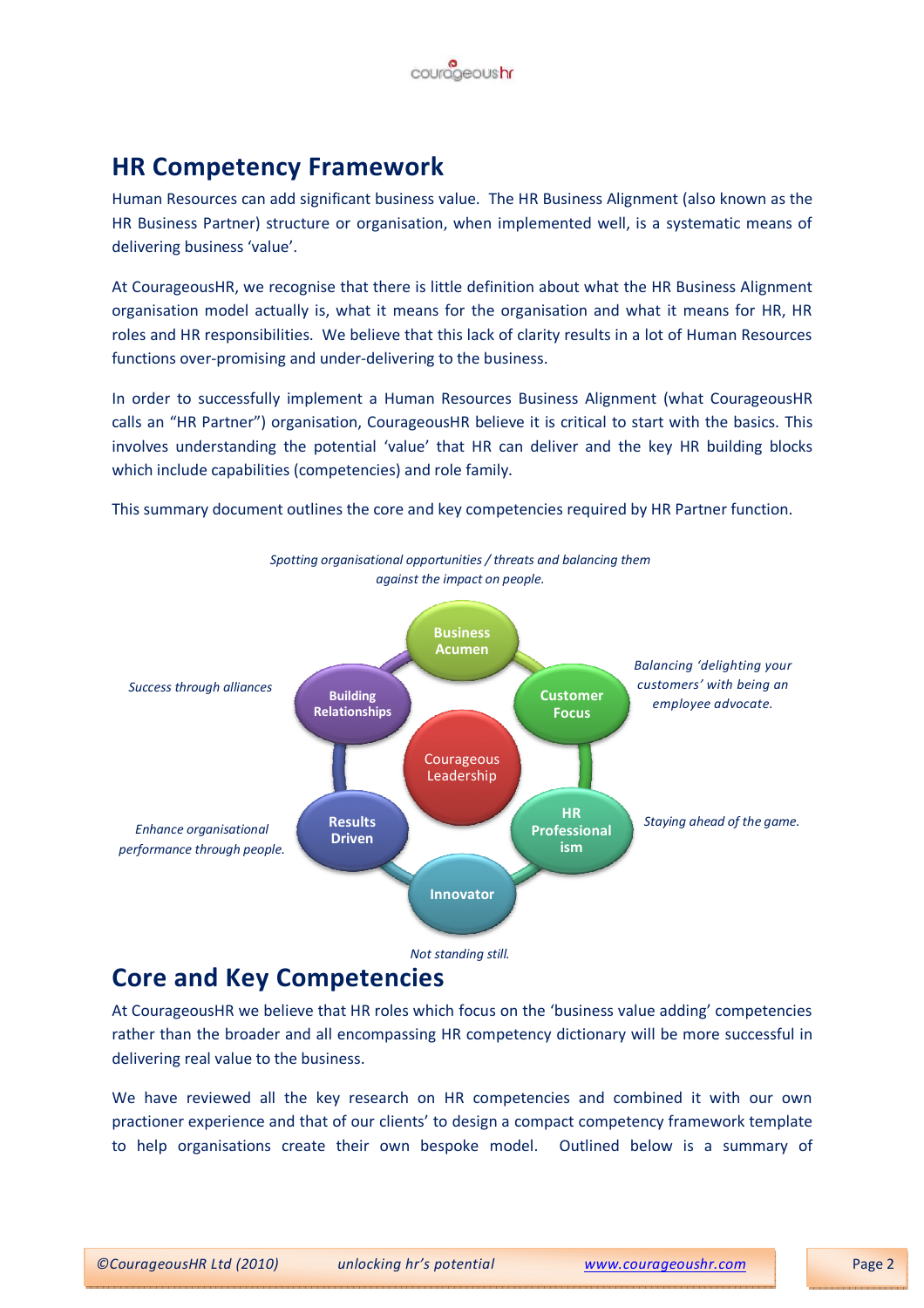

CourageousHR's competency framework for HR functions. This model is in turn supported by a range of individual competencies which are available from CourageousHR.

## Tier 0 - HR Community Core Competency

CourageousHR believe that there is one competency that 'is the difference that makes the difference'. This competency is Courageous Leadership.

Applicable to all support functions, HR has however the opportunity to demonstrate, through this competency, what true partnership can look and feel like in an organisation.

#### Courageous Leadership

#### Definition

You have a clear sense of what you stand for. You have a passion for what you can contribute and a willingness to consistently live this out. You actively and publicly demonstrate personal leadership and embrace uncertainty.

#### High Performing Partners will ….

- Be selfless and recognise that personal achievement and recognition is secondary to the needs of the HR Community and the organisation.
- **Actively and publicly demonstrate personal as well as HR leadership by challenging** others, taking decisions (even at personal risk) and by empowering colleagues.
- **Recognise that today's challenges facing HR cannot be addressed by applying old** remedies or static thinking and is therefore willing to suggest and / or consider new ideas, encourage experimentation and be open to innovative ways of working.

## Tier 1 - HR Community Key Competencies

These competencies refer to what the HR Community needs to demonstrate. The mapping of these competencies needs to be undertaken across each of the HR functions and each HR role to ensure the HR Community has the right level and balance so that it can effectively deliver strategic business value.

- **Business acument**
- **Customer focus**
- **HR Professionalism**
- **I**I Innovator
- **Results driven**
- Building relationships .

#### Business Acumen

#### Definition

You apply commercial skill and judgment to assist your organisation to achieve outstanding business results through an understanding of how business in general, and your organisation in particular, works and what it means for its people.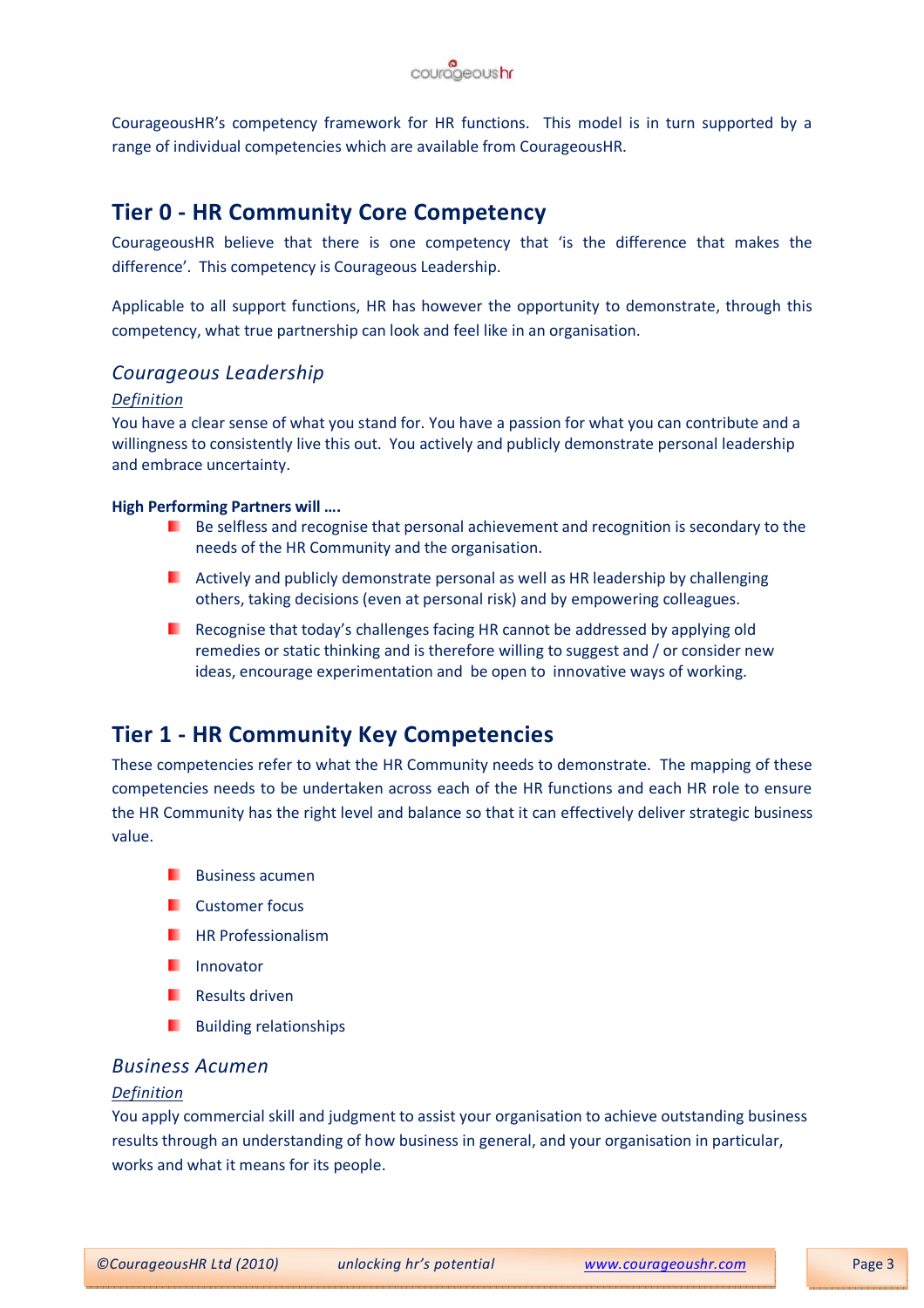

#### High Performing HR Partners will ….

- Have a very good understanding of their organisation's products and services, revenue streams, key business drivers, customers and market position
- **Adopt a variety of techniques to monitor changes in the marketplace and are able to** identify the actual/potential people implications
- **Actively stay close to and influence their organisational leaders, ensuring that the People** and HR plans and strategies remain aligned to and support the organisational strategy

#### Customer Focus

#### Definition

You recognise that HR is a service provider. You constantly interact with your customers (other members of your organisation), seeking out information about them and from them so that you are able to continuously deliver a high quality- customer led integrated HR service.

#### High Performing HR Partners will ….

- Recognise and demonstrate that delivering great customer service is essential for their own success and the success of the HR Community.
- **Appreciate that to their customers they are HR; customers have confidence in them** having a very good understanding of what their needs are, what they expect from HR and how best they can support them.
- $\blacksquare$  Keep the 'service promise' and so demonstrate to their customers that they do what they say they will do.
- **U** 'Under promise and over deliver!'

#### HR Professionalism

Your HR knowledge, skill and expertise are appropriate for your role's professional and technical requirements. You are able to use this expertise to insightfully determine and recommend the most appropriate HR solutions as well as provide relevant advice and guidance on people and HR matters.

#### High Performing HR Partners will ….

Adjust HR strategies to respond to changing needs; Identify critical HR metrics; Respond . to new business strategies; Identify talent issues before they affect the business; Prioritise across HR needs; Redesign structures around strategic activities; Understand the talent needs of the business

#### Building relationships

#### Definition

You build and sustain effective relationships across your organisation and with your HR colleagues. You achieve this by collaborating, partnering, influencing, communicating and sharing knowledge and / or information which results in productive decision making and action taking.

#### High Performing HR Partners will ….

- Have developed a profile and level of credibility which enables them to influence, guide and constructively challenge the people they work with, in order to implement HR strategies and solutions which delivers organisation and people value.
- Combine an ability to build and sustain effective relationships across the organisation . . with a practical application of turning talk into productive decision making and action taking.